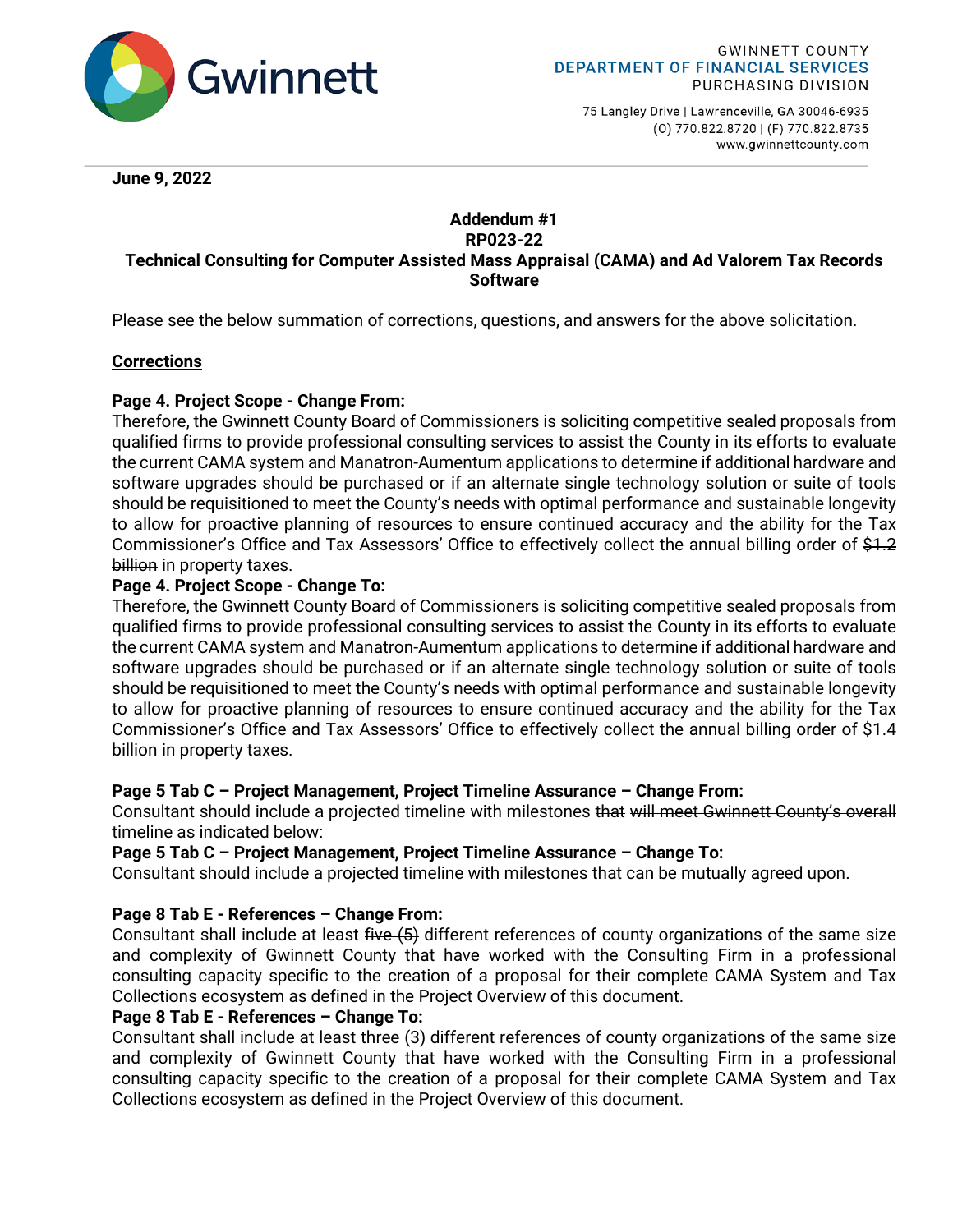#### **RP023-22 Addendum 1 Page 2**

# **Questions**

- Q1. How much has the County customized the Manatron/Thomson Reuters systems specific to how the County operates its associated business processes?
- **A1. The Manatron-Aumentum software is highly configurable and is configured to meet Georgia code. It is not customized specifically for Gwinnett County.**
- Q2. Why is the County undertaking this project at this specific time?
- **A2. Having been on the same system for more than 17 years, the County is interested in ensuring best practices are in place to meet the County's needs. The hardware and the software in place are currently under consideration for upgrade.**
- Q3. Has the County identified a budget for the consulting services that you can share?
- **A3. There is approved funding for this project. Gwinnett County expects each firm to propose a competitive price. Award will be made to the highest scoring firm.**
- Q4. Have there been any previous studies related to either of the business systems? If so, who performed that work and can the results of that work be shared?
- **A4. A request for information (RFI) was completed in 2018. Gwinnett County did not pursue a solicitation as a result of the RFI.**
- Q5. Have there been any previous studies or evaluations related to department adherence to mandates and/or best practices? If so, who performed that work and can the results of that work be shared?
- **A5. See A4.**
- Q6. If the decision is made and accepted by the County to move forward with the procurement of a new system(s), would the selected consultant be able to assist the County in the implementation of the selected solution(s) if the County determines those services are needed?
- **A6. At this time there are no legalities in place to exclude the consultant from assisting the County in the implementation. Implementation, if needed, would be procured through a separate request for proposal process.**
- Q7. As part of the up-front assessment, is the County looking to have formal peer benchmarking conducted against other organizations of a similar size and complexity to the County?
- **A7. No.**
- Q8. Is there a timeframe in which the County anticipating the project will start and a desired timeframe in which the up-front "options analysis" will be completed?
- **A8. Gwinnett County anticipates project start and completion as soon as possible. Gwinnett County will work with the awarded firm on a mutually agreed upon timeframe.**
- Q9. Please provide the following:
	- a. Actual data or an estimated summary that identifies number and types of parcels (the request for proposal includes personal and real parcel estimates; please provide how many of the real are residential, industrial, exempt, etc.)
	- b. Actual data or an estimate of the number of tax delinquencies in the most recent year that data is available
	- c. Actual data or an estimate of the number of exemptions
- **A9. a. 49,618 personal; 294,500 real (277,000 residential; 14,500 industrial; 3,000 exempt) b. 18,500**

 **c. 347,277 in 2021**